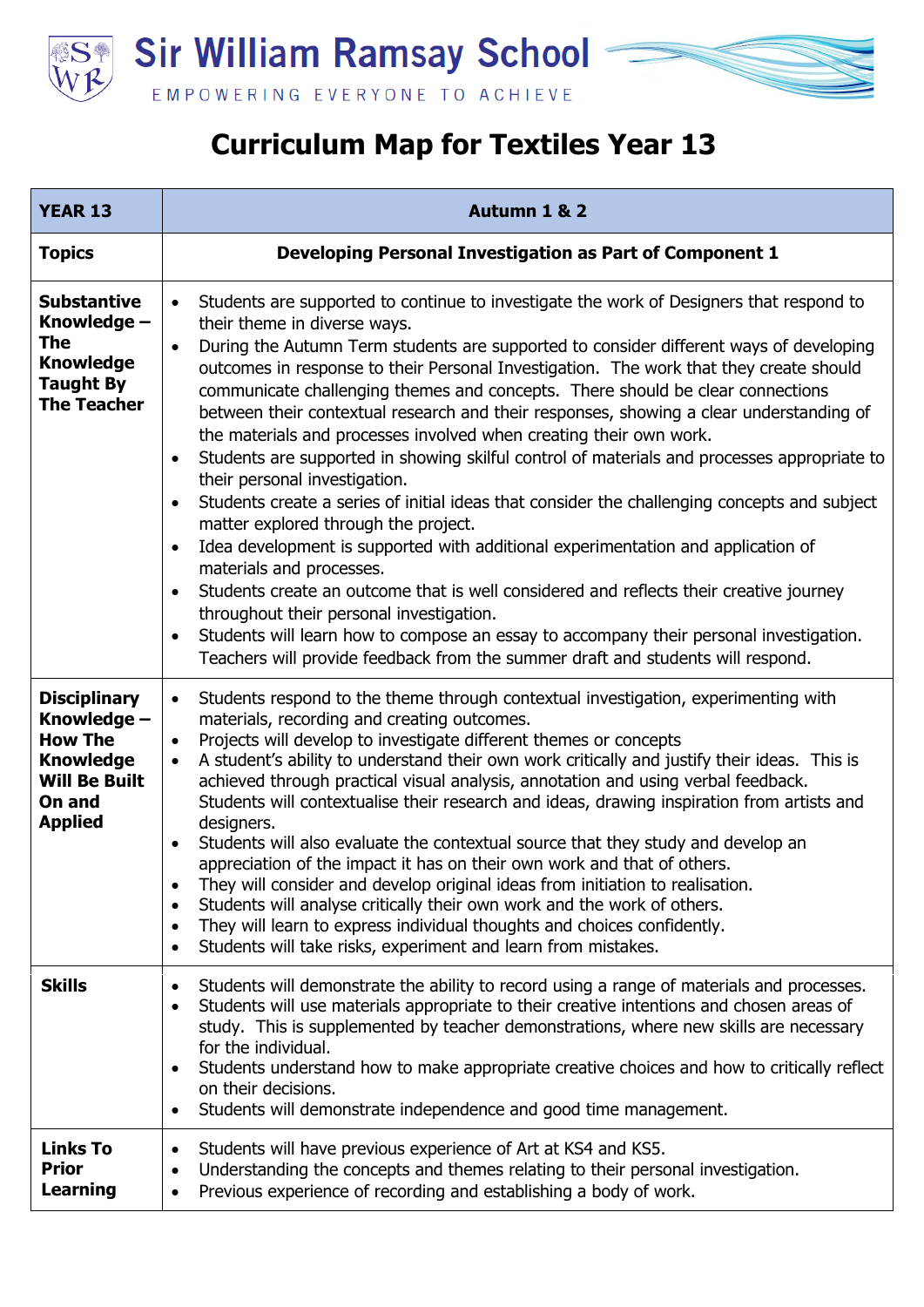| Literacy/<br><b>Numeracy</b>      | During A-Level Textiles students use their prior understanding of the formal elements and<br>$\bullet$<br>specialist terminology to communicate effectively about different forms of art. This is then<br>built on through the A-Level with additional terms that relate to the different specialisms.<br>Key terminology should be used frequently in their writing. This should be apparent when<br>$\bullet$<br>breaking down the work of others or pieces that they have created.<br>Students will need to have good time management and understand how long processes<br>$\bullet$<br>take for them to be completed to an acceptable standard.<br>Students are confident when using writing frames to structure their communication. They<br>$\bullet$<br>can communicate about their work and the work of others effectively. Students continue<br>to describe, relate, analyse, interpret and evaluate work. Students provide written<br>communication through their sketchbooks to explain their creative journey and their<br>thought process.<br>Students will read from websites, sketchbooks and literature to stimulate artwork.<br>$\bullet$<br>Students will read from instructions to understand how to use certain materials or to<br>$\bullet$<br>follow health and safety notices.<br>As students become more confident using new materials and process, they will understand<br>$\bullet$<br>how to successfully measure and use quantities of materials to create outcomes.<br>Students must write an essay that accompanies their personal investigation. The essay<br>$\bullet$<br>should reflect their ability to communicate about the visual arts and concepts investigated<br>in their own work. |
|-----------------------------------|-----------------------------------------------------------------------------------------------------------------------------------------------------------------------------------------------------------------------------------------------------------------------------------------------------------------------------------------------------------------------------------------------------------------------------------------------------------------------------------------------------------------------------------------------------------------------------------------------------------------------------------------------------------------------------------------------------------------------------------------------------------------------------------------------------------------------------------------------------------------------------------------------------------------------------------------------------------------------------------------------------------------------------------------------------------------------------------------------------------------------------------------------------------------------------------------------------------------------------------------------------------------------------------------------------------------------------------------------------------------------------------------------------------------------------------------------------------------------------------------------------------------------------------------------------------------------------------------------------------------------------------------------------------------------------------------------------------------------------|
| <b>Cross</b><br><b>Curricular</b> | There is the potential for cross curricular opportunities but this is dependent on the<br>$\bullet$<br>themes explored by students.                                                                                                                                                                                                                                                                                                                                                                                                                                                                                                                                                                                                                                                                                                                                                                                                                                                                                                                                                                                                                                                                                                                                                                                                                                                                                                                                                                                                                                                                                                                                                                                         |
| <b>Assessment</b>                 | The Assessment Objectives (AOs) are used to assess Component 1. Students are<br>$\bullet$<br>assessed against their ability to investigate, experiment, record and create outcomes.<br>Teacher feedback is ongoing for all coursework; this is through written or verbal methods.<br>$\bullet$<br>Component 1 will be assessed internally and then a sample will be moderated by the<br>$\bullet$<br>Examiner.                                                                                                                                                                                                                                                                                                                                                                                                                                                                                                                                                                                                                                                                                                                                                                                                                                                                                                                                                                                                                                                                                                                                                                                                                                                                                                              |

| <b>YEAR 13</b>                                                                                         | Spring 1 & 2<br><b>Summer</b>                                                                                                                                                                                                                                                                                                                                                                                                                                                                                                                                                                                                                                                                                                                                                                                                                                                                                                                                                                                                                                             |
|--------------------------------------------------------------------------------------------------------|---------------------------------------------------------------------------------------------------------------------------------------------------------------------------------------------------------------------------------------------------------------------------------------------------------------------------------------------------------------------------------------------------------------------------------------------------------------------------------------------------------------------------------------------------------------------------------------------------------------------------------------------------------------------------------------------------------------------------------------------------------------------------------------------------------------------------------------------------------------------------------------------------------------------------------------------------------------------------------------------------------------------------------------------------------------------------|
| <b>Topics</b>                                                                                          | Component 2 - This is an externally set assignment, with the theme allocated by<br>the exam board.                                                                                                                                                                                                                                                                                                                                                                                                                                                                                                                                                                                                                                                                                                                                                                                                                                                                                                                                                                        |
|                                                                                                        | Students respond to the theme through contextual investigation, experimenting<br>with materials, recording and creating outcomes. Projects will develop to<br>incorporate different themes.                                                                                                                                                                                                                                                                                                                                                                                                                                                                                                                                                                                                                                                                                                                                                                                                                                                                               |
| <b>Substantive</b><br>Knowledge -<br>The<br><b>Knowledge</b><br><b>Taught By</b><br><b>The Teacher</b> | Students will be provided a theme by the exam board. The paper provides examples of<br>$\bullet$<br>how the theme can be interpreted differently, through specialisms and subject matter.<br>Students will be supported in using their established investigative skills to understand the<br>theme and how they want to interpret it.<br>Students will investigate the work of designers they link to the theme. Students will use<br>$\bullet$<br>teacher feedback and advice when making these initial decisions.<br>Students will apply their understanding of key terminology to communicate effectively and<br>$\bullet$<br>explain their creative thought process.<br>Students will respond to their initial research and create outcomes that use materials and<br>$\bullet$<br>processes appropriate to their designers.<br>Students use their research as a starting point for developing their own ideas. They will<br>$\bullet$<br>create a series of initial designs and then incorporate additional techniques to support the<br>development of their ideas. |
| <b>Disciplinary</b><br>Knowledge –                                                                     | They will consider and develop original ideas from initiation to realisation.<br>$\bullet$                                                                                                                                                                                                                                                                                                                                                                                                                                                                                                                                                                                                                                                                                                                                                                                                                                                                                                                                                                                |